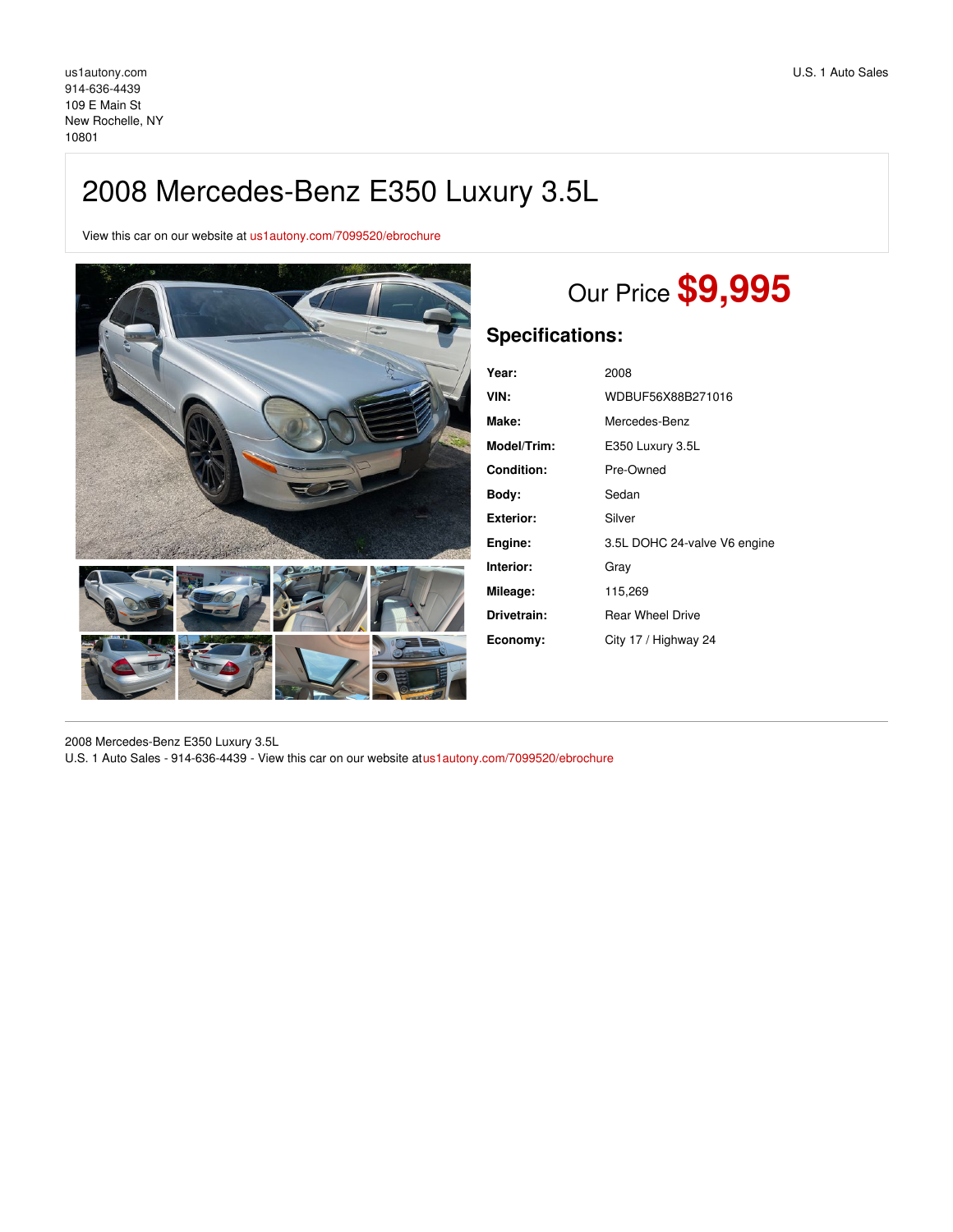

2008 Mercedes-Benz E350 Luxury 3.5L

U.S. 1 Auto Sales - 914-636-4439 - View this car on our website at[us1autony.com/7099520/ebrochure](https://us1autony.com/vehicle/7099520/2008-mercedes-benz-e350-luxury-3-5l-new-rochelle-ny-10801/7099520/ebrochure)

# **Installed Options**

## **Interior**

- 10-way pwr front bucket seats-inc: 3-position memory, adjustable lumbar support, pwr active head restraints
- 4-way pwr tilt/telescopic steering column w/memory, programmable easy-exit feature
- Audio auxiliary input jack in glovebox Auto-dimming rearview mirror
- Automatic dual-zone climate control-inc: electrostatic dust & pollen filters, humidity & dew point sensors, tunnel mode w/1-touch closing of all windows
- Burl Walnut wood trim
- COMAND cockpit management & data system-inc: AM/FM/Weatherband radio, integrated MP3 compatible 6-disc CD changer, large color LCD screen, (10) soft keys, fiber-optic communication among components
- Cargo area & cabin 12V pwr outlets- Cruise control
- Driver/passenger illuminated visor mirrors
- Electrically heated rear window w/auto shut off based on time & driving speed & exterior temp
- Front reading lamps- Front/rear floor mats
- Harman/kardon LOGIC7 digital surround sound system
- Illuminated entry system w/locator lighting
- Instrumentation-inc: fuel & coolant temp electronic bar-graph, tachometer, quartz clock
- Integrated HomeLink compatible (3) button garage door opener
- Leather-trimmed shift knob
- Leather-trimmed steering wheel w/audio & multi-function display controls
- MB-Tex upholstery- Mercedes-Benz Maintenance System Plus display
- Multi-function display in instrument cluster-inc: trip computer, exterior temp gauge, digital speedometer, audio status, reminder & malfunction indicator, driver-programmable settings, trip meter
- Night security illumination- Pwr door locks w/drive away locking
- Pwr windows w/1-touch express down & up
- SmartKey infrared remote-inc: trunk open, closing windows & sunroof open/close, panic alarm, fuel filler door, selective unlock
- Tele Aid global positioning system (GPS) satellite system-inc: stolen vehicle recovery, remote door unlock service, automatic alarm & collision notification